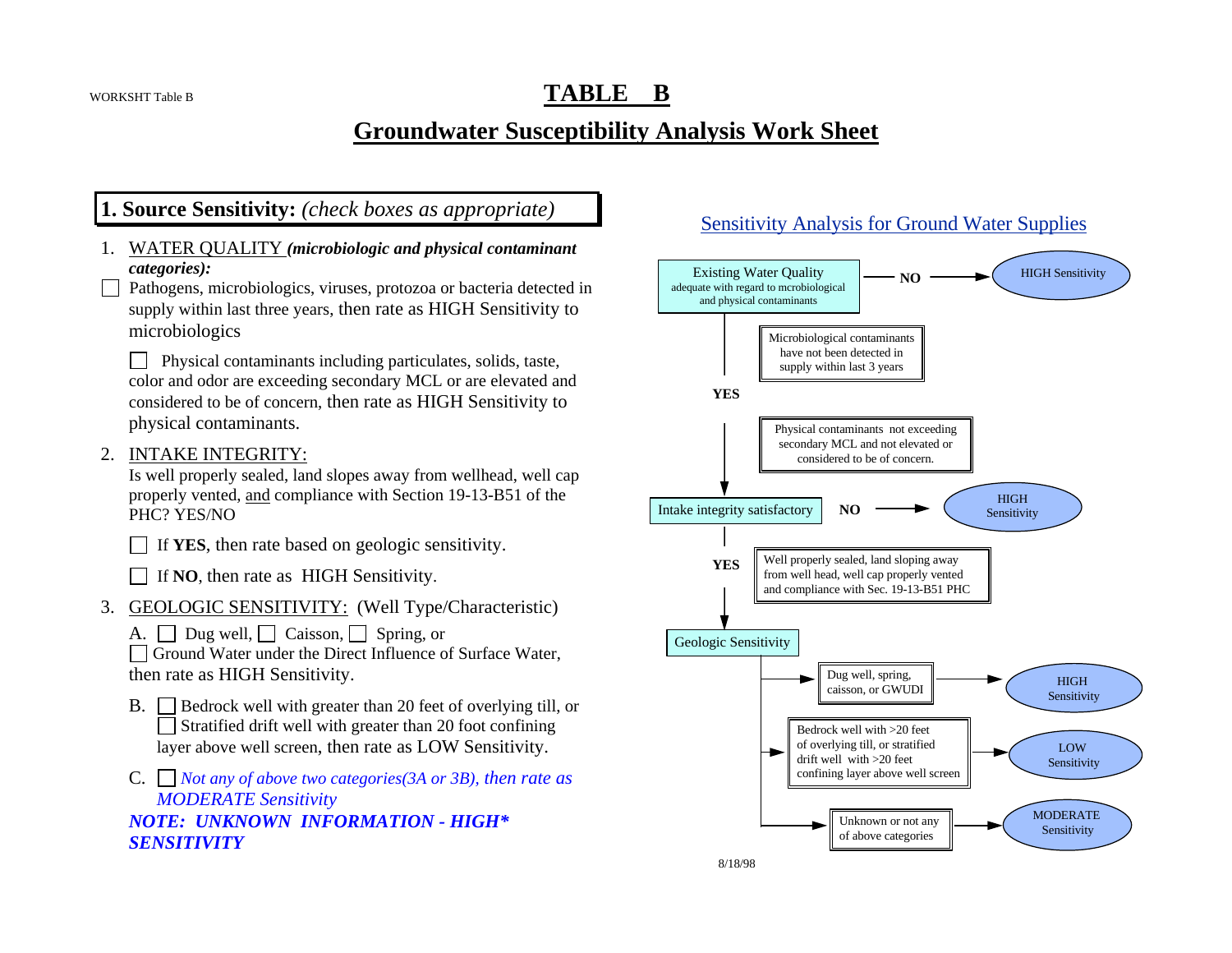## **2. Source Vulnerability to Contaminants**

### 1. WATER QUALITY CONDITIONS:

| A. $\Box$ MCL Exceedance (Primary standards), within last three |  |
|-----------------------------------------------------------------|--|
| years to organic or inorganic chemicals                         |  |

Parameter(s):  $\Box$  Single Violation  $\Box$  Repeat  $Parameter(s):$  Single Violation Repeat

then rate as HIGH Existing Vulnerability to organic and/or inorganic contaminant categories based upon MCL violations;

or Water Quality Classification of GB requiring treatment prior to drinking.

### B. **Elevated Parameters**, No MCL Violation of

physical, organic or inorganic chemicals

| Parameter(s):     | Level  | <b>MCI</b> |
|-------------------|--------|------------|
| Parameter $(s)$ : | Level. | <b>MCI</b> |

then consider in conjunction with significant potential sources of contamination (SPCSs) as a Tier 1 factor.

 $C.$  if none of above water quality concerns and water quality classification of GAA, then base rating on significant potential sources of contamination indicator.

### 2. SIGNIFICANT POTENTIAL SOURCES of CONTAMINATION:

Number of SPSC Sites\*\*:  $\Box$  NONE  $\Box$  FEW  $\Box$  MANY SPSC contaminant category(s):  $\Box$  Inorganic or  $\Box$  Organic Assess Supplemental SPCS Factors (subjective): *Tier 1* □ Close\* □ Large Producer/Storage □ History of Spills/Problems **Elevated Parameters** *Tier 2*  $\Box$  Distant\*  $\Box$  Small Producer/Storage  $\Box$  Good Compliance history & BMP's in place \* Considers fate and transport characteristics of contaminants

| If $#$ of       | <b>Secondary</b> | then existing            |
|-----------------|------------------|--------------------------|
| <b>SPPC</b> is: | <b>Factors:</b>  | <b>Vulnerability is:</b> |

| <b>NONE</b> | NA.                   | LOW             |
|-------------|-----------------------|-----------------|
| <b>FEW</b>  | Tier 2 Factors        | LOW             |
| <b>FEW</b>  | Tier <i>I</i> Factors | <b>MODERATE</b> |
| <b>MANY</b> | Tier 2 Factors        | <b>MODERATE</b> |
| <b>MANY</b> | Tier <i>I</i> Factors | <b>HIGH</b>     |

## Vulnerability to Contaminants



### *\*\* MANY means > 3, FEW means=OR < 3*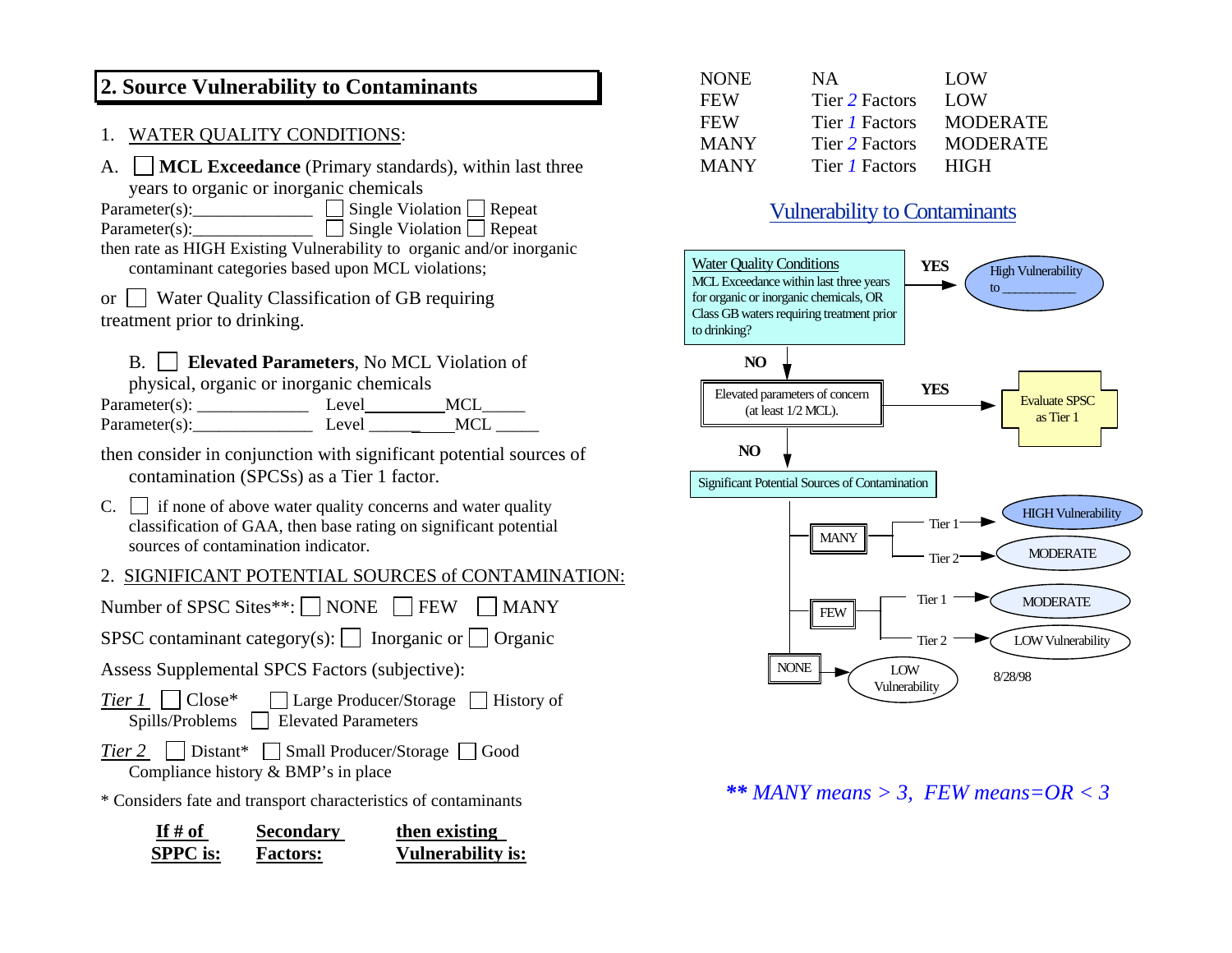## **Source Vulnerability to Contaminants:**  *continued*

# 3. LAND COVER:

A. "Agricultural land cover category comprises:

 $\Box$ <10% of total source area, then rank as LOW vulnerability to inorganics and pesticides.

 $\Box$  10 to 30% of total source area, then rank as MODERATE vulnerability to inorganics and pesticides.

 $\Box$  >30% of total source area, then rank as HIGH vulnerability to inorganics and pesticides.

B. "Urban" land cover category comprises:

 $\Box$ <10% of total source area, then rank as LOW vulnerability to VOCs.

 $\Box$  10 to 30% of total source area, then rank as MODERATE vulnerability to VOCs.

 $\Box$  >30% of total source area, then rank as HIGH vulnerability to VOCs.

*Rank potential future vulnerability based on flow chart located on the right hand side.*

*The highest vulnerability indicated for any particular contaminant group is utilized, except where a detailed SPSC inventory is available, it should be given greater consideration than the land cover analysis. NOTE:UNKNOWN INFORMATION-HIGH\*VULNERABILITY*

## Future Vulnerability to Contaminants Based on Existing Land Cover



8/28/98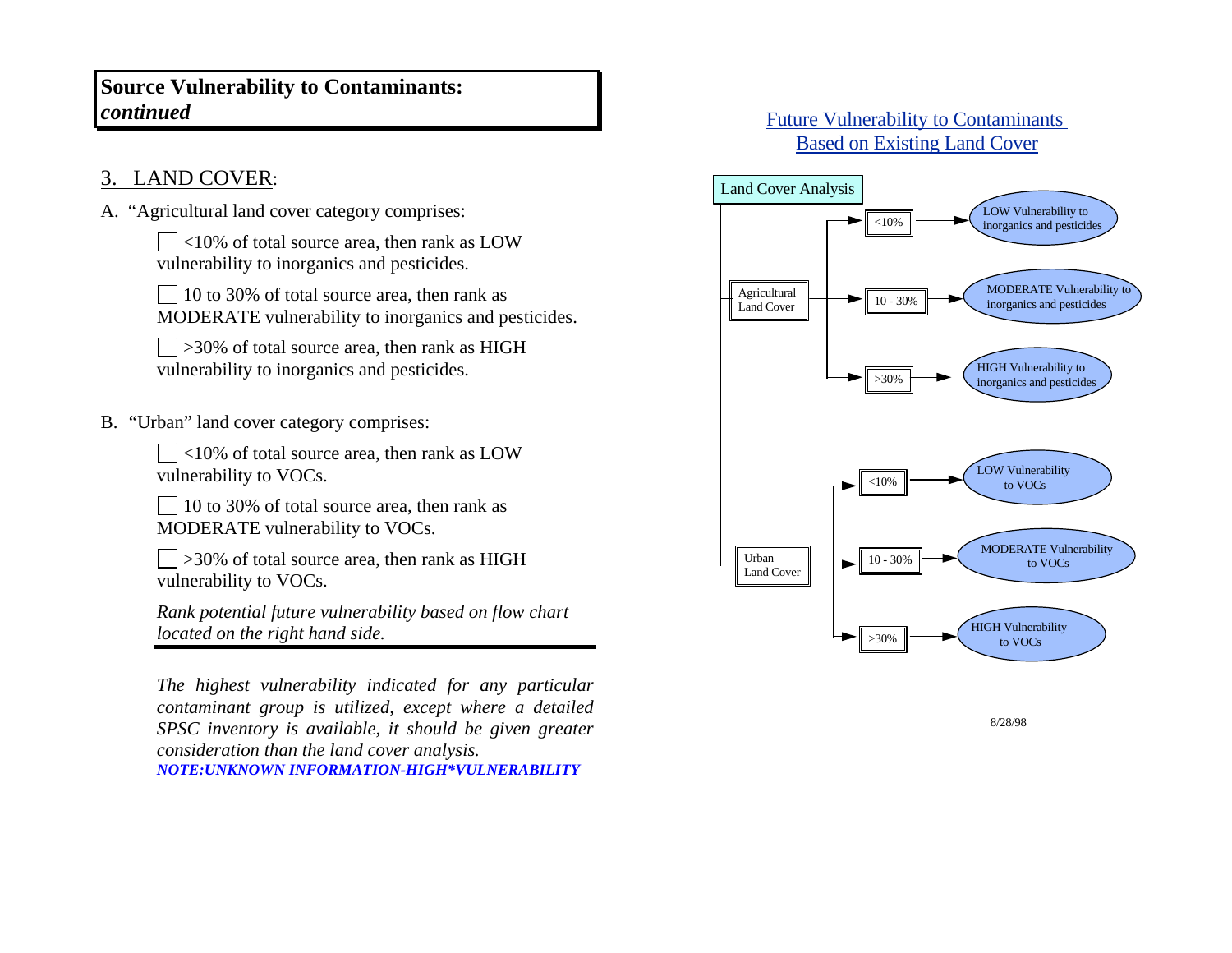# **3. Need for Additional Source Protection Measures**  *Community Wells*

**1.** LAND CONTROL/OWNERSHIP: *Base ranking of this indicator on SWAP area map with overlay of public open space, park, forest and water company lands.* 

Control/ownership of all of sanitary radius and at least  $10\%$ of SWAP area, then rate need for further land control/ownership as LOW.

| $\Box$ Control/ownership of 100% of sanitary radius, then rate need |
|---------------------------------------------------------------------|
| for further land control/ownership as MODERATE.                     |

 Less than 100% control/ ownership of sanitary radius, then rate need for further land control/ownership as HIGH.

### 2. ADEQUACY OF LOCAL PROTECTION MEASURES

 Municipality has a comprehensive protection plan in place. Municipality has adopted overlay zones or protective ordinances.

| <b>Status of above</b> | Rate need for local                   |  |
|------------------------|---------------------------------------|--|
| check-off boxes:       | outreach as:                          |  |
|                        | <b>HIGH</b><br><b>MODERATE</b><br>LOW |  |

### 3. WATER COMPANY PROTECTION MEASURES

On-Site Water Quality BMPs  $\Box$  Protection Plan in Place

| <b>Status of above</b> | Then rate need for further water |  |
|------------------------|----------------------------------|--|
| check-off boxes:       | system measures as:              |  |
|                        | <b>HIGH</b>                      |  |
|                        | <b>MODERATE</b>                  |  |
| ᇄ                      | LOW.                             |  |
|                        |                                  |  |

#### Need for Additional Source Protection Measures



8/31/98

*Combine the three indicators into one ranking of the need for Additional Source Protection Measures using the table on the following page.*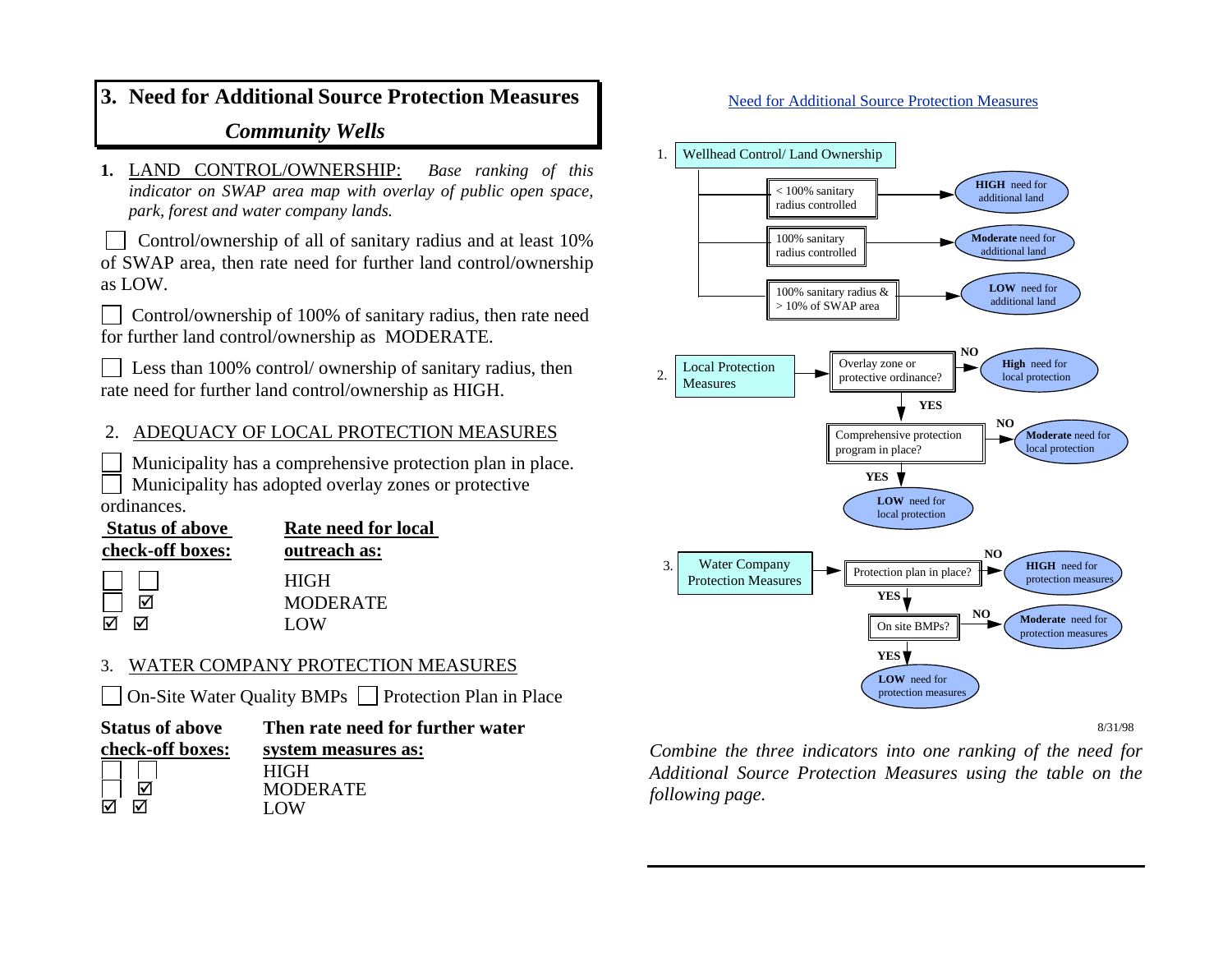# **NEED FOR ADDITIONAL SOURCE PROTECTION MEASURES**

**FOR COMMUNITY WELLS: Land control/ ownership need: Local outreach, education need: Need for further water system measures: Then susceptibilit y risk is:** Low | Low or Mod | Any category | LOW LowHig h Hig h HIGHLowHig h Moderate/LowMO D e LOW ModerateLowLow/ModerateModerateLowHig h ModerateModerateModerateL o w/Mo d erate ModerateModerateModerateHig hHIGHModerateHig h Mo d erate/L o wModerateModerateHig h Hig h HIGHHigh All categories All categories HIGH

> *NOTE: UNKNOWN INFORMATION - HIGH\* Source Protection Need*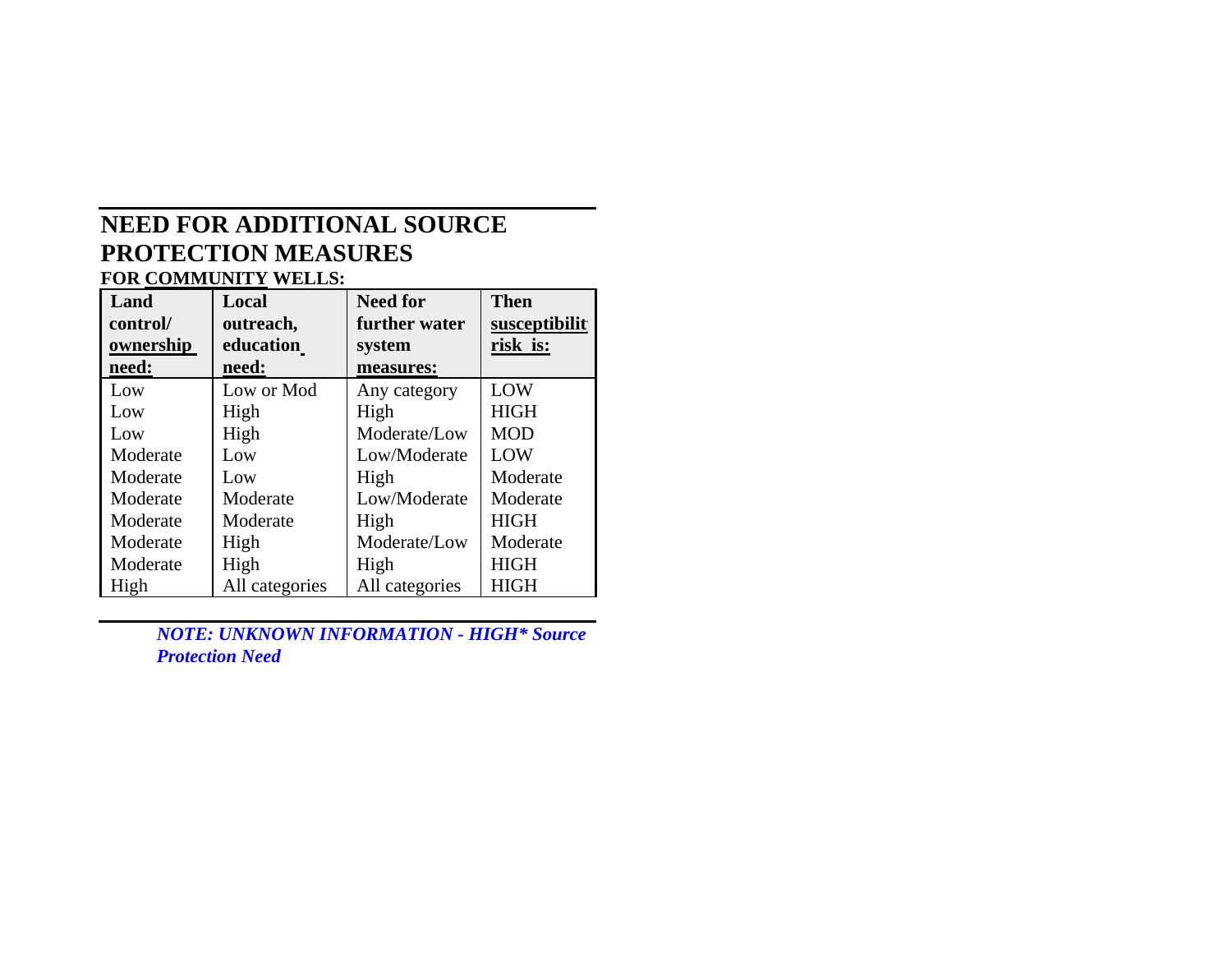## **4. Need for Additional Source Protection Measures -**  *Non-Community Wells*

### 1. LAND CONTROL/OWNERSHIP:

Sanitary radius: feet.

Is 100% of sanitary radius contained within property boundary?

If  $\Box$  YES, then rate need for further land control as  $\Box$  MODERATE.

If  $\Box$  No, then rate need for further land control as  $\Box$  HIGH.

## 2. ADEQUACY OF LOCAL PROTECTION MEASURES

Has Municipality adopted overlay zones or protective ordinances addressing non-community water supply wells?

If  $\Box$  YES, then rate need for local outreach and source protection education as  $\blacksquare$  MODERATE.

If  $\Box$  NO, then rate need for local outreach and source protection education as  $\boxtimes$  HIGH.

Protection rating of non-community wells:

| <b>Need for further Land</b> | Local outreach/ | Then susceptibility |
|------------------------------|-----------------|---------------------|
| <b>Control/Ownership:</b>    | education need: | risk is:            |
| Moderate                     | Moderate        | Moderate            |
| Moderate                     | High            | High                |
| High                         | Moderate        | High                |
| High                         | High            | High                |

## Source Protection Susceptibility Analysis for Non-Community Wells

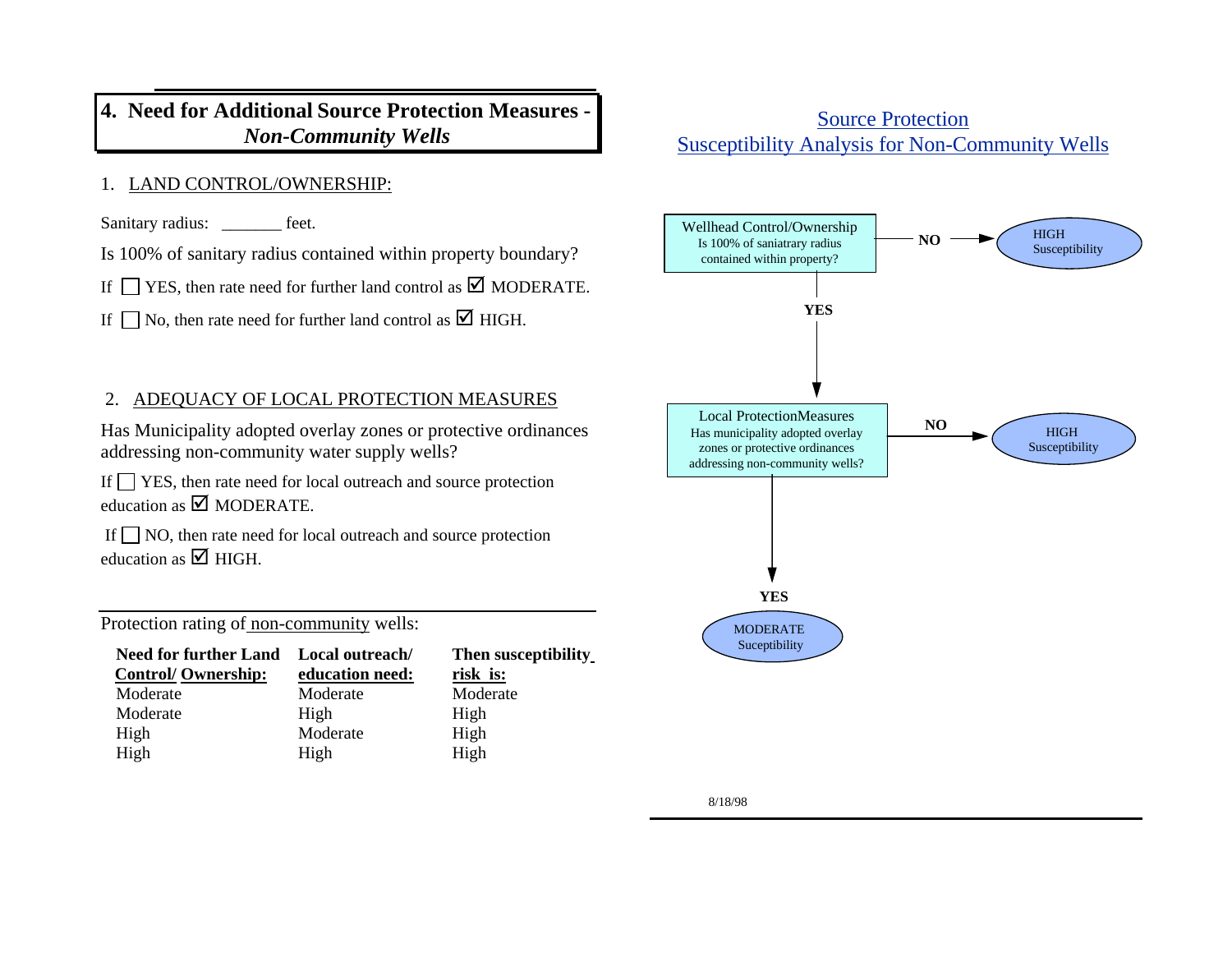# **5. Susceptibility Determination**

| <b>Factor:</b>                                                            | <b>Susceptibility Ratings</b>                                                                                                           | <b>Indicators:</b>                                                                                                                                                                                                                                                                                                                                                                               |
|---------------------------------------------------------------------------|-----------------------------------------------------------------------------------------------------------------------------------------|--------------------------------------------------------------------------------------------------------------------------------------------------------------------------------------------------------------------------------------------------------------------------------------------------------------------------------------------------------------------------------------------------|
| <b>Sensitivity</b>                                                        | $\Box$ MEDIUM $\Box$ LOW<br><b>HIGH</b>                                                                                                 | Based on Water Quality (microbiological and<br>physical parameters, Intake Integrity and Geologic<br>Sensitivity                                                                                                                                                                                                                                                                                 |
| <b>Vulnerability to</b><br><b>Contaminants</b>                            | $MEDIUM$ LOW<br><b>HIGH</b><br>to<br>Specific parameters Microbiologics,<br>Physical, $\Box$ Inorganics & pesticides,<br>Organic (VOCs) | Vulnerability based on Water Quality, SPSC<br>(Significant Potential Sources of Contamination),<br>and Land Cover Analysis (agricultural and urban<br>land cover). The highest vulnerability indicated<br>for any particular contaminant group is utilized,<br>except where a detailed SPSC inventory is<br>available, it should be given greater consideration<br>than the land cover analysis. |
| <b>Need for Additional</b><br><b>Source Protection</b><br><b>Measures</b> | HIGH $\Box$ MODERATE $\Box$ LOW                                                                                                         | Based on Land Ownership/Control, local<br>protection measures and water company protection<br><i>practices.</i>                                                                                                                                                                                                                                                                                  |

### **Notes:**

- 1. The SWAP assessment is a general assessment of the sensitivity of the source to contamination, the vulnerability of the source based on the availability of significant sources of potential contamination within the source protection area, and the current protection and mitigation measures which reduce risk and serve to further protect drinking water. It is intended to prioritize sources in need of additional source protection measures.
- 2. This assessment is not meant to be all encompassing or inclusive, but is intended as a general representation and tool to support public protection efforts. The assessments are based upon the information as available in the SWAP data base at the time
- 3. The assessment is not a prediction of pollution or eventual outcome.
- 4. The assessment and inventory is not a substitute for a site specific source investigation in order the determine threats to water which may not be indicated by SWAP.
- 5. Low susceptibility or low risk should not be confused with no risk. All sources have some degree of risk and even sources in undeveloped areas with no known sources of pollution have been found to be contaminated.
- 6. High susceptibility or high risk should not be considered a prediction of contamination. With adequate mitigation, best management practices and aggressive source protection programs, the risk can be greatly reduced and avoided.
- 7. Source assessments' can and should be subject to change as more information becomes available about the threats posed to drinking water sources.
- *8. If there is a need for more information for any of the categories within this susceptibility determination, then that source will receive a HIGH\* overall rating.*